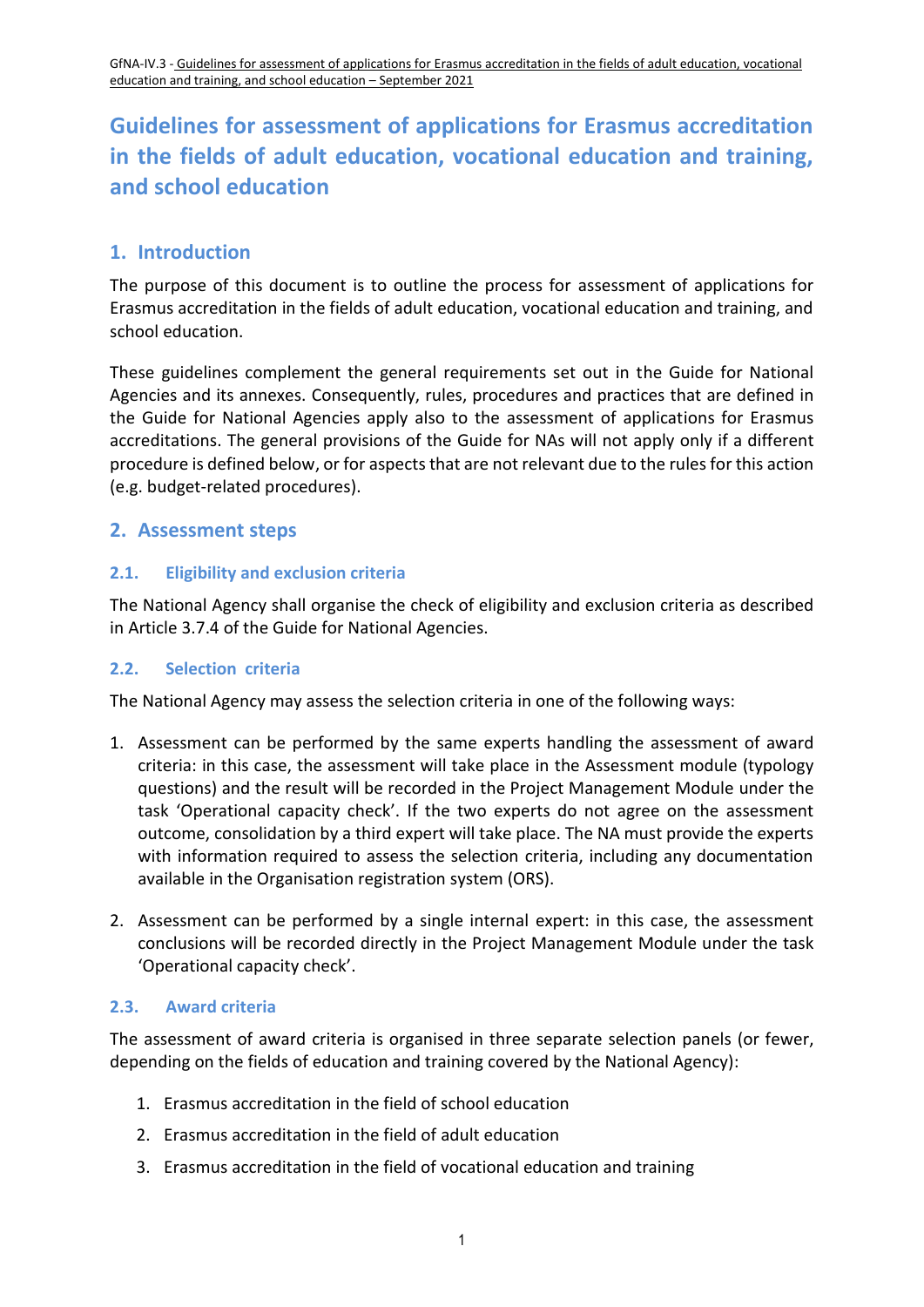In accordance with the Guide for National Agencies, point 3.7.7.4 (d), each application must be assessed by at least two experts. External experts are not required.

# **3. Guidelines for experts**

This section presents the main principles to be followed by experts assessing applications for Erasmus accreditations in the fields of adult education, vocational education and training, and school education. While respecting the criteria defined in the Programme Guide, the National Agency may complement these guidelines with further information about relevance within the national context or typical strategic documents that could be annexed to the application.

The information in parts 3.1 to 3.5 of this section and in section 4, as well as any complementary information issued by the NA, must be made available to applicants on the National Agency's website.

#### **3.1. General principles**

The following guidance is additional to the overall assessment framework presented in the Erasmus+ Guide for expert assessors. The main principles of that Guide remain applicable unless a different instruction is provided in these guidelines or in the Programme Guide.

| <b>Maximum score for</b><br>a criterion | Range of scores |           |           |          |
|-----------------------------------------|-----------------|-----------|-----------|----------|
|                                         | Very good       | Good      | Fair      | Weak     |
| 40                                      | $34 - 40$       | $28 - 33$ | $20 - 27$ | $0 - 19$ |
| 30                                      | $26 - 30$       | $21 - 25$ | $15 - 20$ | $0 - 14$ |
| 20                                      | $17 - 20$       | $14 - 16$ | $10 - 13$ | $0 - 9$  |
| 10                                      | $9 - 10$        | 7 - 8     | $5 - 6$   | $0 - 4$  |

The assessment scores will follow the standard pattern to indicate the level of quality:

At the level of overall assessment, the experts must pay particular attention to the following aspects specific to applications for Erasmus accreditation:

- **Long-term importance of the accreditation**: while the call for Erasmus accreditations does not allocate any funding, the approval of the accreditation allows successful applicants to access funding over a long period of time, and potentially for a large total sum. The quality of applications should be assessed accordingly, with special attention given to parts of the application that have long-term implications, such as the objectives of the Erasmus Plan.
- **Careful consideration of the overall quality threshold:** the minimum requirement for each award criterion is set at 50% of the points allocated to that criterion. However, to be considered for approval, an application must also score at least 70/100 points in total.

This higher overall requirement means that the overall quality of the application must be higher than a simple sum of its parts. In particular, the three sections of the application form covering the Erasmus Plan must show interconnectedness, coherence and synergy. Before concluding their assessment with a pass mark, experts must determine if the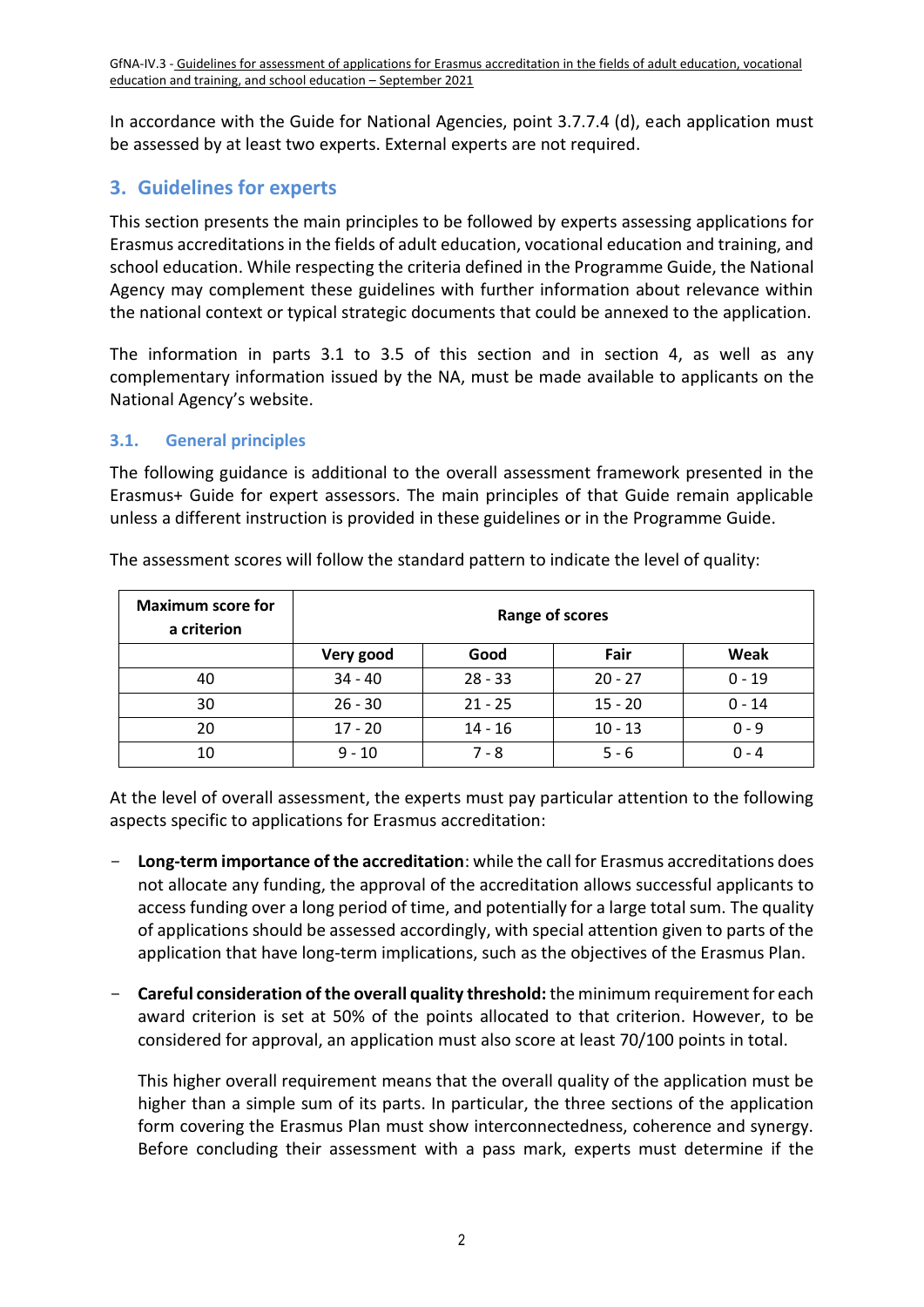applicant has managed to demonstrate a clear and holistic vision for the development of their organisation, as opposed to only addressing the questions one by one.

- **Proportionality, contextualisation and non-discrimination:** in line with the award criteria, experts must assess each application and the proposed Erasmus Plan on its own merits, internal consistency and appropriateness for the applicant organisation.

As a matter of proportionality, experts should avoid direct comparison of applications submitted by organisations with different profiles. A similar Erasmus Plan presented by two very different organisations should not necessarily yield the same score.

In particular, experts must avoid introducing criteria or interpretations that are not stated in the Programme Guide or in these guidelines. For example, the amount of previous experience in the programme, the organisation's size, duration of the Erasmus Plan, estimated number of participants and the number of objectives are aspects that should be considered with caution. Experts must pay attention not to apply an over-simplified 'more is better' bias: for example, more numerous objectives cannot automatically translate into a better score.

Rather, experts must take into account the organisation's context and the entire content of the application when considering any of the above-mentioned aspects. A good application will demonstrate self-awareness on part of the applicant, with a realistic outlook about their own capacity, resources and experience.

It is particularly important to prevent any discrimination against smaller organisations or those with lesser pre-existing capacity. By defining a few well-targeted objectives over the first two to three years of implementation, such organisations may propose plans with very high added value for their own development that can lead to gradual build-up of capacity and competences. Conversely, organisations with higher pre-existing experience and capacity must be able to demonstrate not just the simple existence of such experience and capacity, but their ability to use Programme funds to improve future activities and themselves as organisations.

- **Importance of application type:** applicants can apply as an individual organisation or as a mobility consortium coordinator. The type of application is stated in the first section of the application form. In case of consortia, the purpose of the consortium is further specified in the section 'Background'. Experts must keep in mind the type of the application throughout the assessment as it is a major element shaping the context for the proposed Erasmus Plan.
- Recognising original, convincing and genuine proposals: experts should consider the information presented in the application form critically to evaluate if it shows a real selfreflection on the part of the applicant, if it is rooted in reality of everyday educational work and if the links being established with European or national policy narratives are concrete and tangible.
- **Consequences of the evaluation score:** the evaluation score will be used in budget allocation formulas when the approved applicants apply for funding. Before finalising the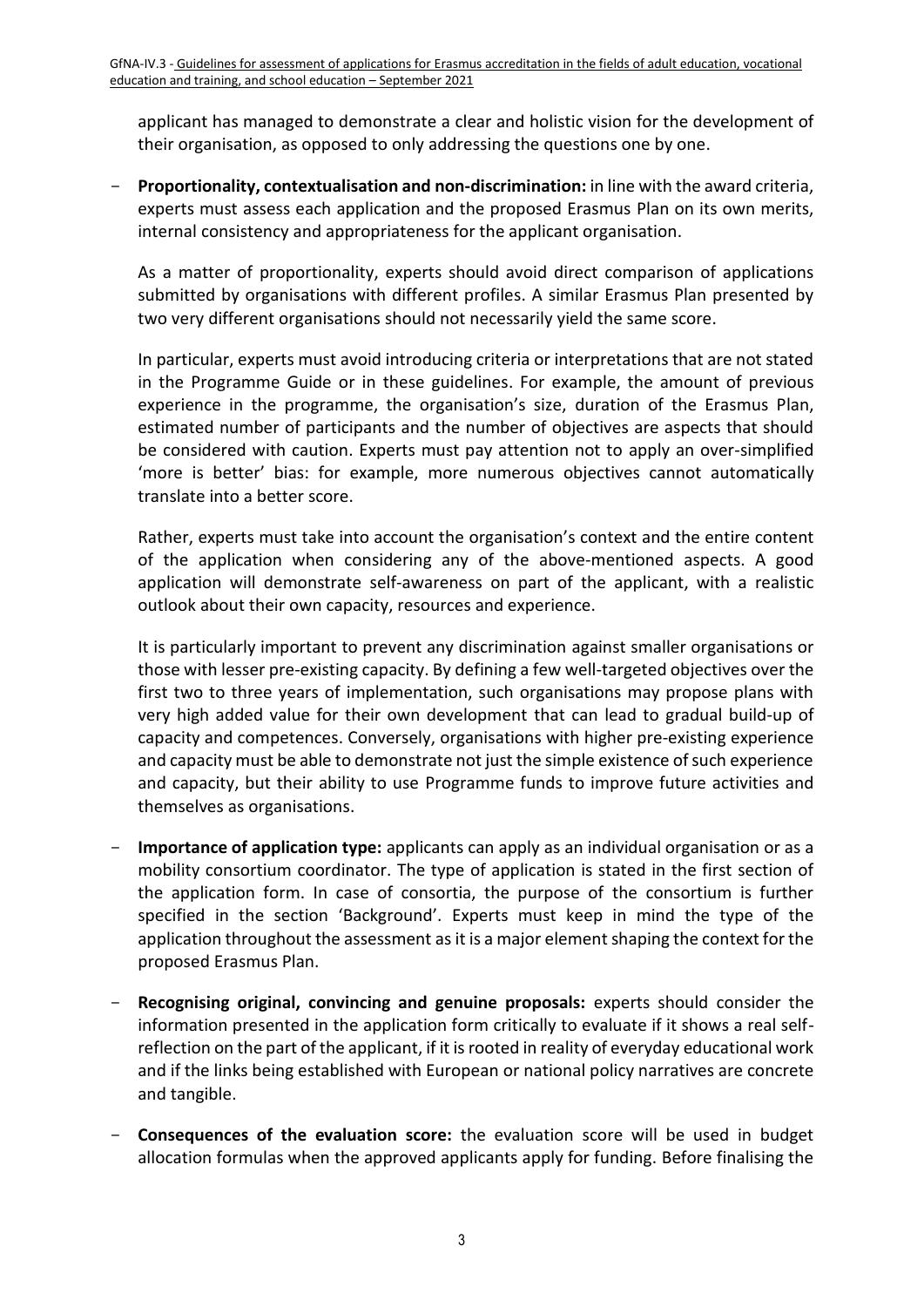assessment, experts therefore must make sure to carefully fine-tune the scoring to reflect the quality of the application as precisely as possible.

- **Dealing with insufficient, irrelevant or poorly structured information:** to assess the application correctly, experts will require contextual information that they must find in the application form. Applications may be scored lower if the provided answers contain insufficient information, if the included information is vague, poorly explained or not relevant, or if an overwhelming amount of unstructured, inappropriately presented information is included (for example, by adding annexes without interpreting and explaining the relevance of their content).

The maximum length of replies in the application form is deliberately limited, so applicants must demonstrate their ability to select the most pertinent information and present it effectively. Applicants may include annexes with their application; however, these annexes must comply with the instructions provided in the application form. Specifically, as a matter of equal treatment of all applicants, annexes cannot be used to provide longer answers to the same questions as contained in the application form. If the experts conclude that this is the main purpose of an annex, the annex in question shall be disregarded.

## **3.2. Relevance (10 points)**

|                             | The extent to which:                                                                                                                                                                                             |  |
|-----------------------------|------------------------------------------------------------------------------------------------------------------------------------------------------------------------------------------------------------------|--|
|                             | the applicant's profile, experience, activities and target population of learners are<br>relevant for the field of the application, the objectives of this Call, and the type of                                 |  |
| Relevance                   | application (individual organisation or a consortium coordinator)                                                                                                                                                |  |
|                             | in addition, for consortium coordinators:<br>٠                                                                                                                                                                   |  |
| <b>Maximum</b><br>10 points | the profile of the planned consortium members is relevant for the purpose and<br>objectives of the consortium as defined in the application, for the field of the<br>application and the objectives of this Call |  |
|                             | the creation of the consortium brings a clear added value for its members in<br>$-$<br>terms of the objectives of this Call                                                                                      |  |

The purpose of the relevance criterion is to make sure that the award of the accreditation to the applicant organisation actually contributes to the achievement of the general and fieldspecific objectives of the Call. For this purpose, the experts shall consider primarily the information in the section 'Background' and analyse to what extent the organisation is rooted in the field of education where it is applying.

When assessing the ability of the organisation to contribute to the objectives of the Call, the experts must carefully take into account the profiles of learners the applicant organisation is working with. This aspect is particularly important in the field of adult education given the diversity of potential target groups and the specific objectives for the field.

Experts should also consider if the chosen type of application (individual organisation or a consortium) is optimal for the organisation to contribute to the achievement of the objectives of the Call, given the profile of the organisation itself.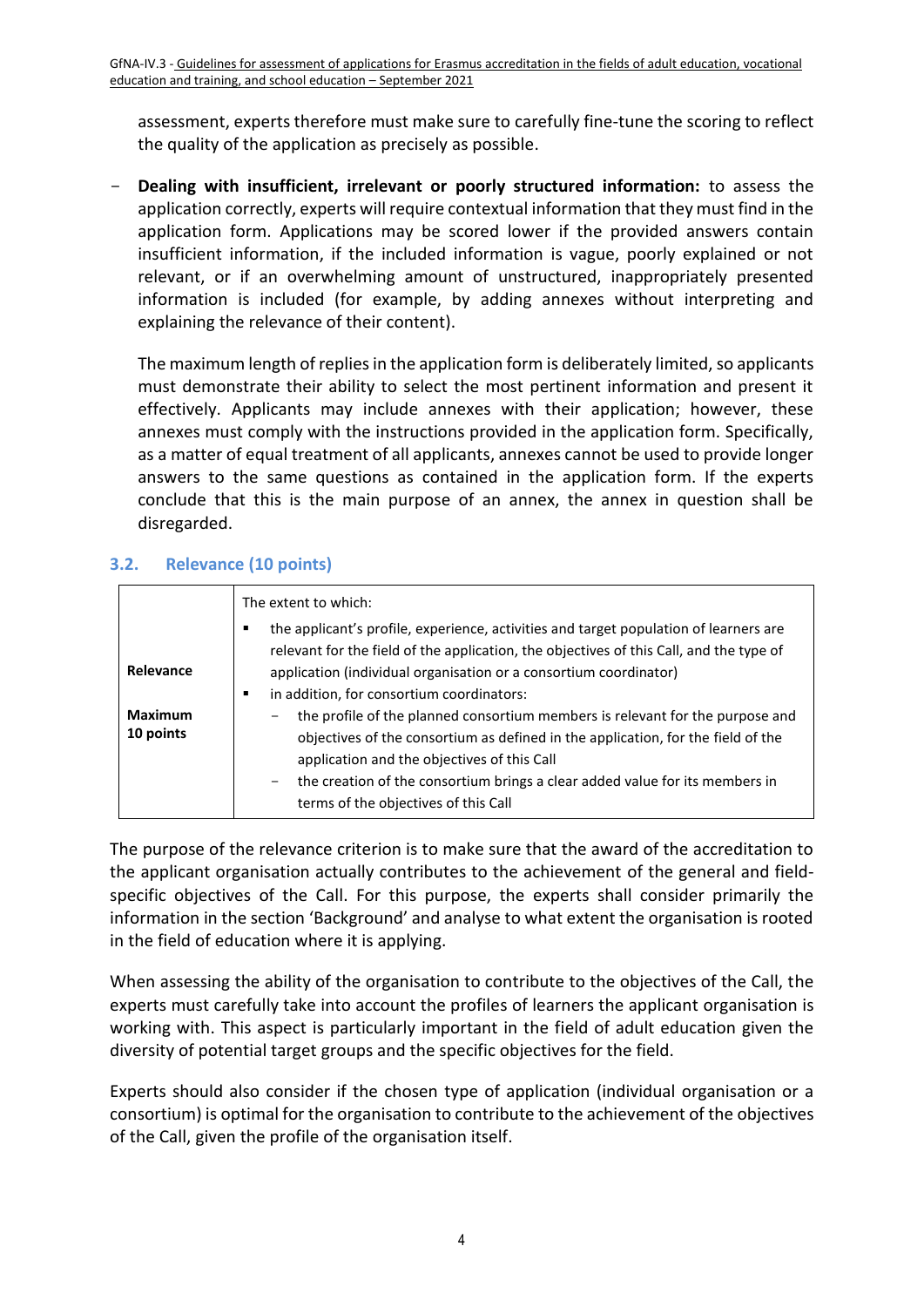In case of a mobility consortium, the experts should carefully consider the profile of the planned member organisations, the dynamic of their current and future relationship with the coordinator, and the added value of the consortium for the member organisations. In line with the Call objectives and the Erasmus quality standards, the relationship between the accredited coordinator organisation and the potential members must be based on a cooperative, nonprofit basis. In case of doubt, experts may seek advice of the National Agency about the eligibility of described potential member organisations.

The 10-point maximum score for the relevance criterion means that experts must be strict in their assessment of this criterion. Even if the other parts of the assessment show that the proposed Erasmus Plan is technically well-written and logically sound, experts must remain aware of the long-term importance of the accreditation. Consequently, applications whose relevance for the field and the Call is questionable may not reach the quality threshold (50% of the points) for the relevance criterion.

#### **3.3. Erasmus Plan: Objectives (40 points)**

|                                    | The extent to which:                                                                                                                                                                                                |
|------------------------------------|---------------------------------------------------------------------------------------------------------------------------------------------------------------------------------------------------------------------|
|                                    | the proposed Erasmus Plan is in line with the objectives of this Call                                                                                                                                               |
|                                    | the proposed Erasmus Plan objectives address the needs of the applicant<br>organisation, its staff and learners in a clear and concrete way                                                                         |
| Erasmus Plan:<br><b>Objectives</b> | for consortium coordinators, this criterion applies to the entire planned<br>consortium and requires the Erasmus Plan objectives to be coherent with the<br>purpose of the consortium as defined in the application |
| <b>Maximum</b><br>40 points        | the proposed Erasmus Plan objectives and their timing are realistic and sufficiently<br>ambitious to achieve a positive impact for the organisation (or the consortium)                                             |
|                                    | the proposed measures for tracking and evaluating the progress of the Erasmus Plan<br>٠<br>objectives are appropriate and concrete                                                                                  |
|                                    | if the applicant has attached strategic documents to their application: there is a<br>٠<br>clear explanation of the link between the proposed Erasmus Plan and included<br>documents                                |

This award criterion carries the largest part of the assessment with 40 out of 100 points. The large number of points reflects the complexity of the criterion and the wide variation in quality that experts may encounter. Experts should make full use of the 40 points scale to fine-tune their assessment and differentiate applications according to their level of quality.

As defined in the award criteria, the Erasmus Plan objectives need to achieve a balance between being realistic and at the same time ambitious enough to achieve impact. This element is strongly linked with the concept of proportionality, as explained under 'General principles'. Therefore, while the award criterion clearly focuses in the application form section 'Erasmus Plan: Objectives', the experts must take into account the context presented in other parts of the application form when conducting their evaluation.

In addition to scoring the criterion, experts need to carefully examine each proposed objective while keeping in mind that if the application is approved, the Erasmus Plan objectives are going to become a part of future evaluation criteria for reports that the organisation will submit. For this reason, each approved objective must be clear and concrete enough to be implementable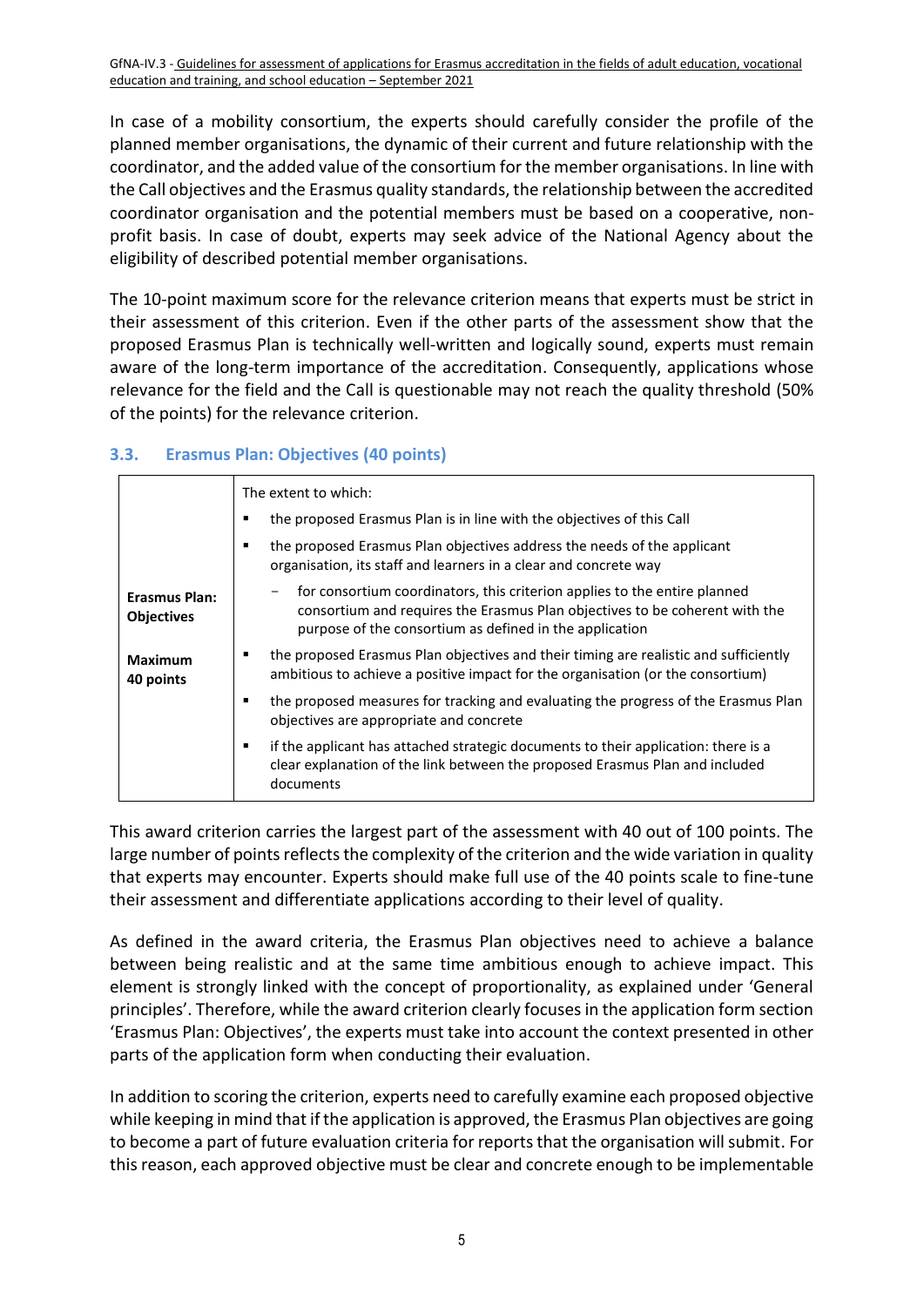and traceable. In this context, experts must pay particular attention to how the applicant proposes to track and evaluate the progress of each objective, making sure that it will be possible for the organisation itself and for the National Agency to follow-up on these commitments in the future.

#### **3.4. Erasmus Plan: Activities (20 points)**

|                                           | The extent to which:                                                                                                                                       |
|-------------------------------------------|------------------------------------------------------------------------------------------------------------------------------------------------------------|
|                                           | the proposed number of participants in mobility activities is proportional to the<br>п<br>applicant organisation's size and experience                     |
| <b>Erasmus Plan:</b><br><b>Activities</b> | for consortium coordinators, the planned size of the consortium will be taken<br>into account                                                              |
| <b>Maximum</b><br>20 points               | the proposed number of participants in mobility activities is realistic and appropriate<br>for the objectives set in the Erasmus Plan                      |
|                                           | the profiles of planned participants are relevant to the field of the application, the<br>п<br>proposed Erasmus Plan, and the objectives of this Call      |
|                                           | where relevant and if the applicant is planning to organise mobility activities for<br>٠<br>learners: involvement of participants with fewer opportunities |

Proposed mobility activities represent the means to achieve the objectives proposed as part of the Erasmus Plan. Therefore, the main aspect of assessing this award criterion is to compare the proposed number of participants with information presented in other parts of the form: with the size and profile of the organisation, with the Erasmus Plan objectives, and with the management arrangements. Similarly, the experts need to evaluate the extent to which the participants' profiles are appropriate to achieve the objectives of the Erasmus Plan.

As explained under 'General principles', the assessment must be well-contextualised and there is therefore no automatic advantage in proposing lower or higher estimated number of participants. The most appropriate proposal will depend on the content of the application itself. Since the numbers of participants are broad estimations, experts should not look for minute differences in possible level of participation, but should focus on detecting any systemic issues, particularly when it comes to significantly exaggerated numbers of participants.

The experts should also consider trends in the estimated number of yearly mobility activities over time. The time dimension is especially important for organisations with less experience in the Programme that may require a learning period at the start of implementation.

In the field of school education, the experts should pay close attention to applications by organisations that are not education providers. Such organisations may not apply for activities of learners unless they are applying as a mobility consortium coordinator. If the applicant makes a mistake of including such activities, the experts shall indicate them for removal from the Erasmus Plan.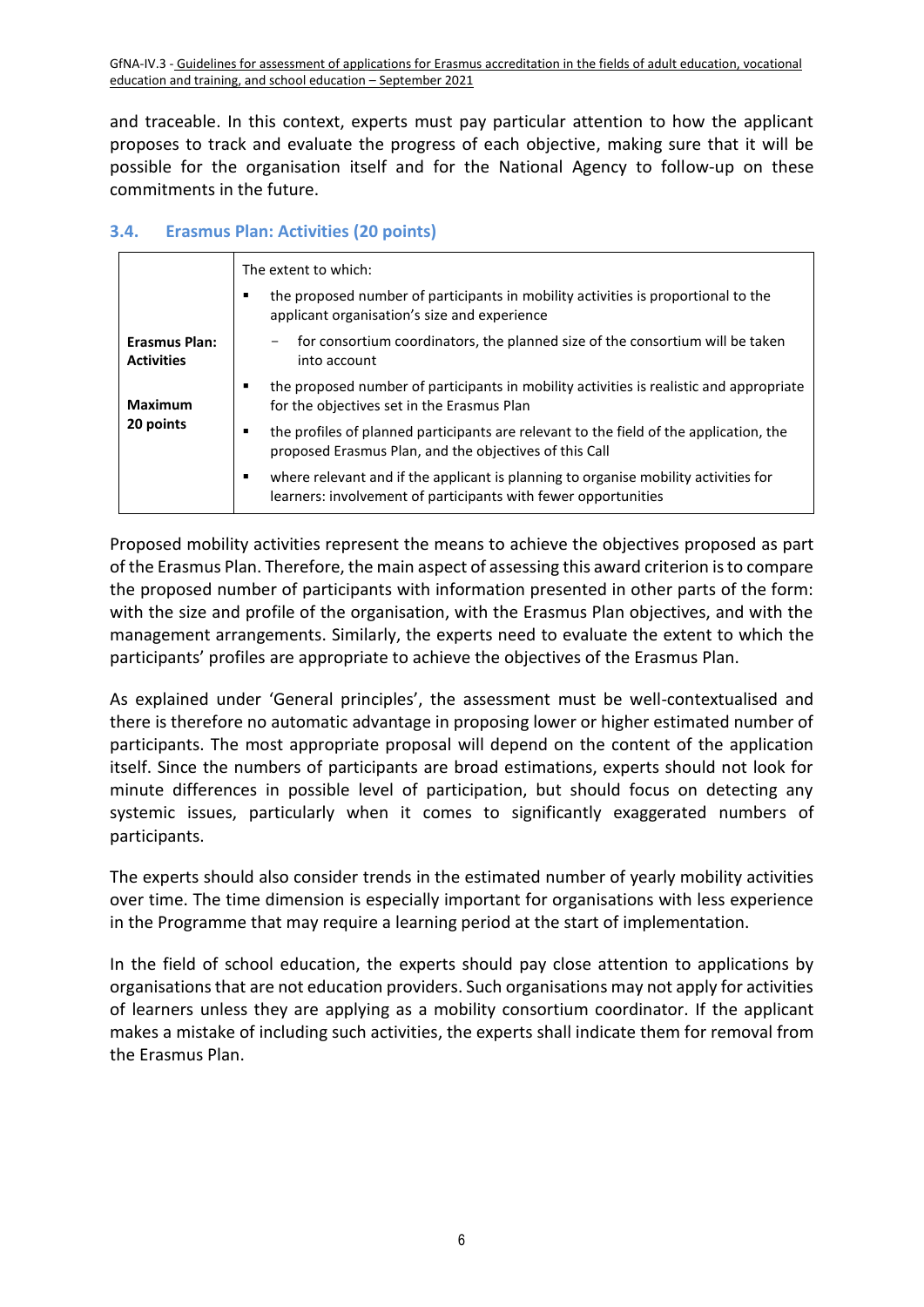#### **3.5. Erasmus Plan: Management (30 points)**

|                                    | The extent to which:                                                                                                                                                    |
|------------------------------------|-------------------------------------------------------------------------------------------------------------------------------------------------------------------------|
|                                    | the applicant has proposed concrete ways of contributing to the basic principles of<br>٠<br>the Erasmus accreditation described in the Erasmus quality standards        |
|                                    | the applicant has proposed a clear and complete allocation of tasks in line with the<br>٠<br>Erasmus quality standards                                                  |
| <b>Erasmus Plan:</b><br>Management | the applicant has allocated appropriate resources to manage the Programme<br>٠<br>activities in accordance with the Erasmus quality standards                           |
| <b>Maximum</b><br>30 points        | there is appropriate involvement at the level of organisation's management<br>٠                                                                                         |
|                                    | appropriate measures have been defined to ensure continuity of programme<br>٠<br>activities in case of changes in the staff or management of the applicant organisation |
|                                    | the applicant has proposed concrete and logical steps to integrate the results of<br>٠<br>their mobility activities in the organisation's regular work                  |
|                                    | for consortium coordinators, this criterion applies to the entire planned<br>consortium                                                                                 |

Together with Relevance, the award criterion on Management underlines the horizontal principles and quality requirements of Erasmus+. The main purpose of this criterion is to determine if and how applicants have taken into account the Erasmus quality standards in preparation of their application and if they have put in place resource planning that will allow them to achieve their Erasmus Plan objectives while respecting those standards.

The key quality to look for in the application is the inclusion of concrete measures that have a realistic chance of being operationalised if the accreditation is approved. The applicant should also show awareness of the obligations they are taking up and willingness to commit to those obligations, to the extent this is possible in their planning timeframe.

Experts should pay particular attention to proportional assessment, as different organisations will have different levels of resources to commit. As with other aspects of the application, the experts must not make their judgment based on the absolute level of the committed resources, but need to take into account the applicant's objectives and the estimated number of mobility participants.

Experts should also evaluate the reliability of the commitments made by the applicant, based on the reasoning in the application form and the level of involvement of the organisation's leadership.

## **4. Experts' feedback and recommendations**

The content of the Erasmus Plan and particularly its objectives will serve as part of evaluation criteria for activities implemented under the accreditation in case it is approved. Therefore expert assessors must make sure that the approved Erasmus Plan and its objectives are fit for this purpose.

Experts can make two types of recommendations concerning future implementation:

1. Removal of Erasmus objectives: the experts must advise the National Agency to remove from the Erasmus Plan any objectives that are clearly irrelevant for the Call or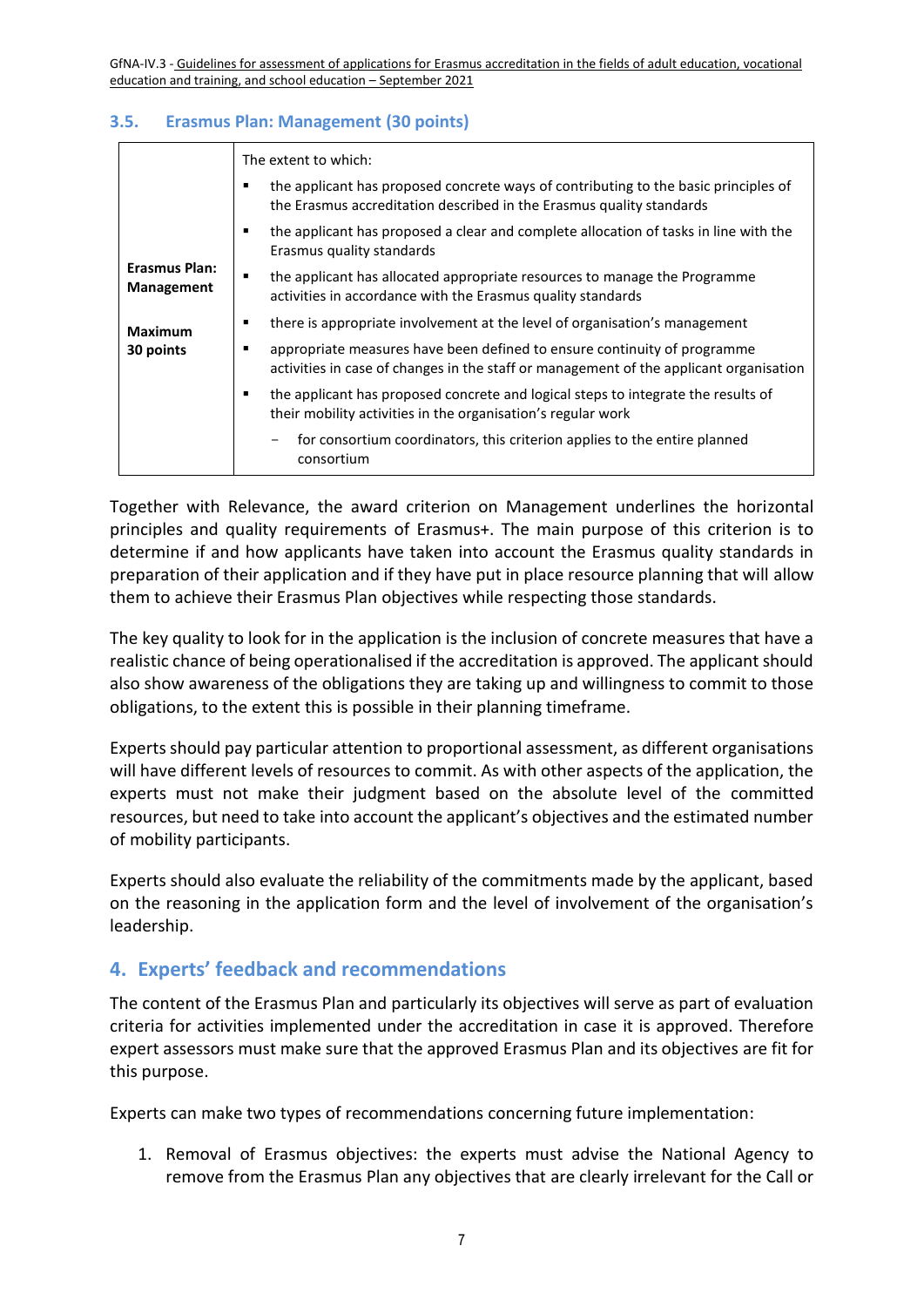the field of application, severely lacking in clarity, duplicated, or impossible to track and evaluate.

2. Recommendations for improvement: experts may propose other types of improvements to the Erasmus Plan. These comments will be reviewed by the National Agency and communicated to the applicant. In case the application is approved, the accredited organisation will have the responsibility to decide to what extent they will follow such recommendations during implementation.

**Important note:** the application assessment is not iterative. This means that the final score must reflect the quality of the proposal as originally submitted by the applicant. The final score or decision should not be revised based on any of the above recommendations proposed by the experts (e.g. removal of certain objectives).

# **5. Recognition of excellence**

Organisations with previously completed accredited mobility projects can receive an excellence label for high quality of implemented activities, as defined in the Programme Guide.

For the calculation of the average score of the last two final reports, the National Agency will take into account final reports which: (a) belong to an accredited action type (KA116; KA121), and (b) have been closed by the submission deadline. A final report will be considered closed if the National Agency has completed its evaluation of the report, has informed the beneficiary of the evaluation results and the relevant deadlines for complaint have expired. Prematurely terminated projects shall not be taken into account for the purpose of awarding excellence labels.

Awarded excellence labels will be recorded in 'Accreditation profile' section of the Project Management Module.

## **6. Award of the Erasmus accreditation**

Following quality assessment, the National Agency will award Erasmus accreditations to applicants according to the procedure described in the Programme Guide. The award decision shall be taken by an Evaluation committee composed and operating in accordance with the principles defined in the Guide for National Agencies.

The Organisation ID (OID) of the applicant organisation must be validated (certified) before the award of the accreditation.

## **6.1. Communicating the award of the Erasmus accreditation**

The decision to award the Erasmus accreditation must be communicated to the applicants within the timeframe indicated by the Programme Guide, and must include:

- a reference to the Erasmus quality standards;
- the accreditation code as generated by the Project Management Module;
- the evaluation score;
- any Erasmus Plan objectives indicated for removal by the experts;